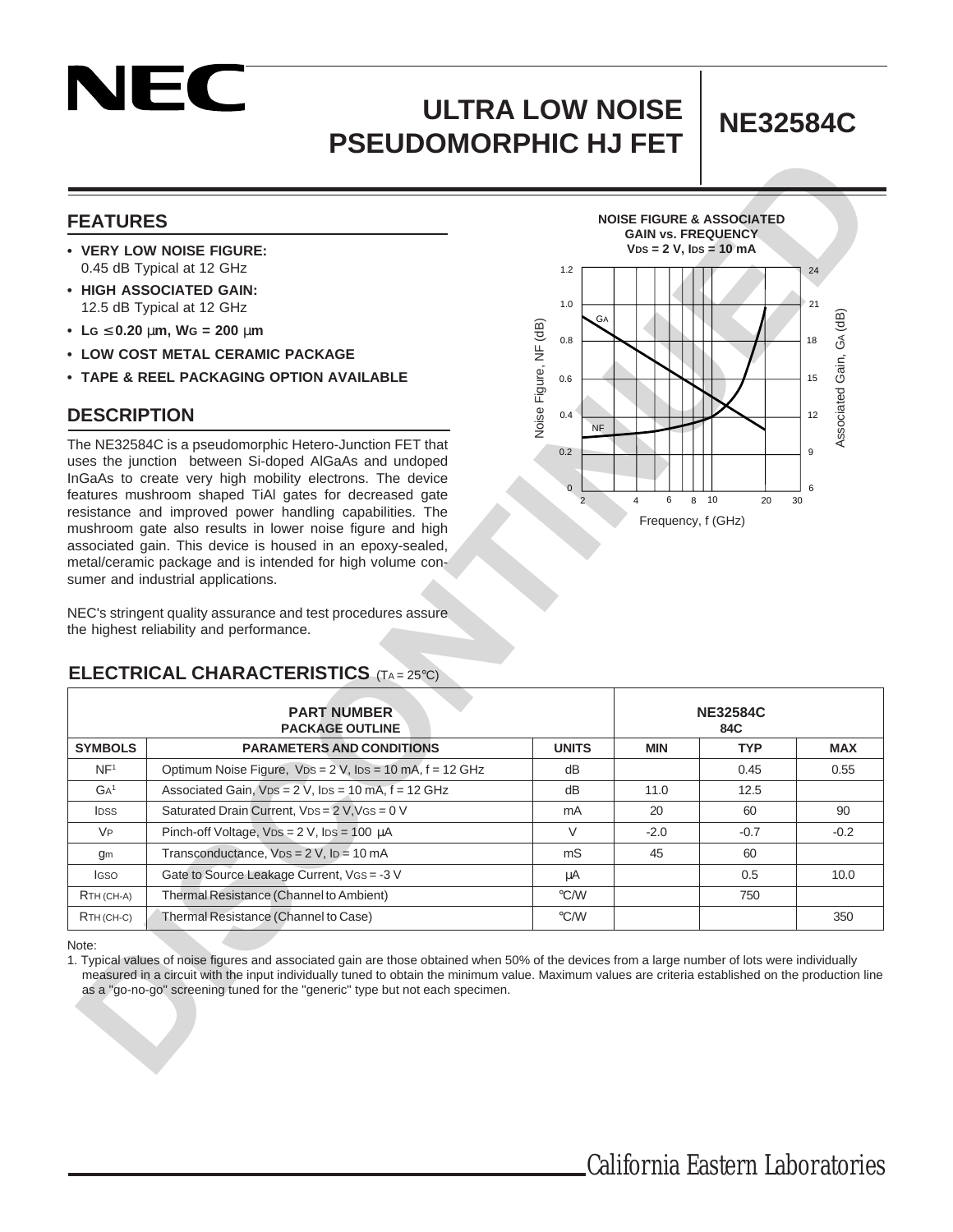## **ABSOLUTE MAXIMUM RATINGS<sup>1</sup> (TA = 25°C) <b>TYPICAL NOISE PARAMETERS** (TA = 25°C)

| <b>SYMBOLS</b>        | <b>PARAMETERS</b>              | <b>UNITS</b> | <b>RATINGS</b>   |
|-----------------------|--------------------------------|--------------|------------------|
| <b>V<sub>DS</sub></b> | Drain to Source Voltage        | V            | 4.0              |
| <b>VGS</b>            | Gate to Source Voltage         | $\vee$       | $-3.0$           |
| I <sub>DS</sub>       | <b>Drain Current</b>           | mA           | I <sub>DSS</sub> |
| <b>IGRF</b>           | Gate Current                   | μA           | 100              |
| <b>TCH</b>            | <b>Channel Temperature</b>     | $^{\circ}C$  | 150              |
| Tstg                  | Storage Temperature            | $^{\circ}C$  | $-65$ to $+150$  |
| Pт                    | <b>Total Power Dissipation</b> | mW           | 165              |

Note:

1. Operation in excess of any one of these parameters may result in permanent damage.

# **VDS = 2 V, ID = 10 mA**

| FREQ. | <b>NFOPT</b> | <b>GA</b> | $\Gamma$ OPT |            |       |
|-------|--------------|-----------|--------------|------------|-------|
| (GHz) | (dB)         | (dB)      | <b>MAG</b>   | <b>ANG</b> | Rn/50 |
| 2     | 0.29         | 20.0      | 0.86         | 22         | 0.27  |
| 4     | 0.30         | 18.3      | 0.76         | 45         | 0.25  |
| 6     | 0.33         | 16.5      | 0.69         | 70         | 0.18  |
| 8     | 0.36         | 15.0      | 0.63         | 96         | 0.11  |
| 10    | 0.40         | 13.6      | 0.59         | 122        | 0.08  |
| 12    | 0.45         | 12.5      | 0.54         | 147        | 0.04  |
| 14    | 0.54         | 12.0      | 0.48         | 171        | 0.04  |
| 16    | 0.68         | 11.8      | 0.40         | $-165$     | 0.05  |
| 18    | 0.85         | 11.5      | 0.31         | $-144$     | 0.06  |

# **TYPICAL PERFORMANCE CURVES** (TA = 25°C)







**DRAIN CURRENT vs. DRAIN TO SOURCE VOLTAGE**



Drain to Source Voltage, VDS (V)

**NOISE FIGURE AND ASSOCIATED GAIN vs. DRAIN CURRENT**

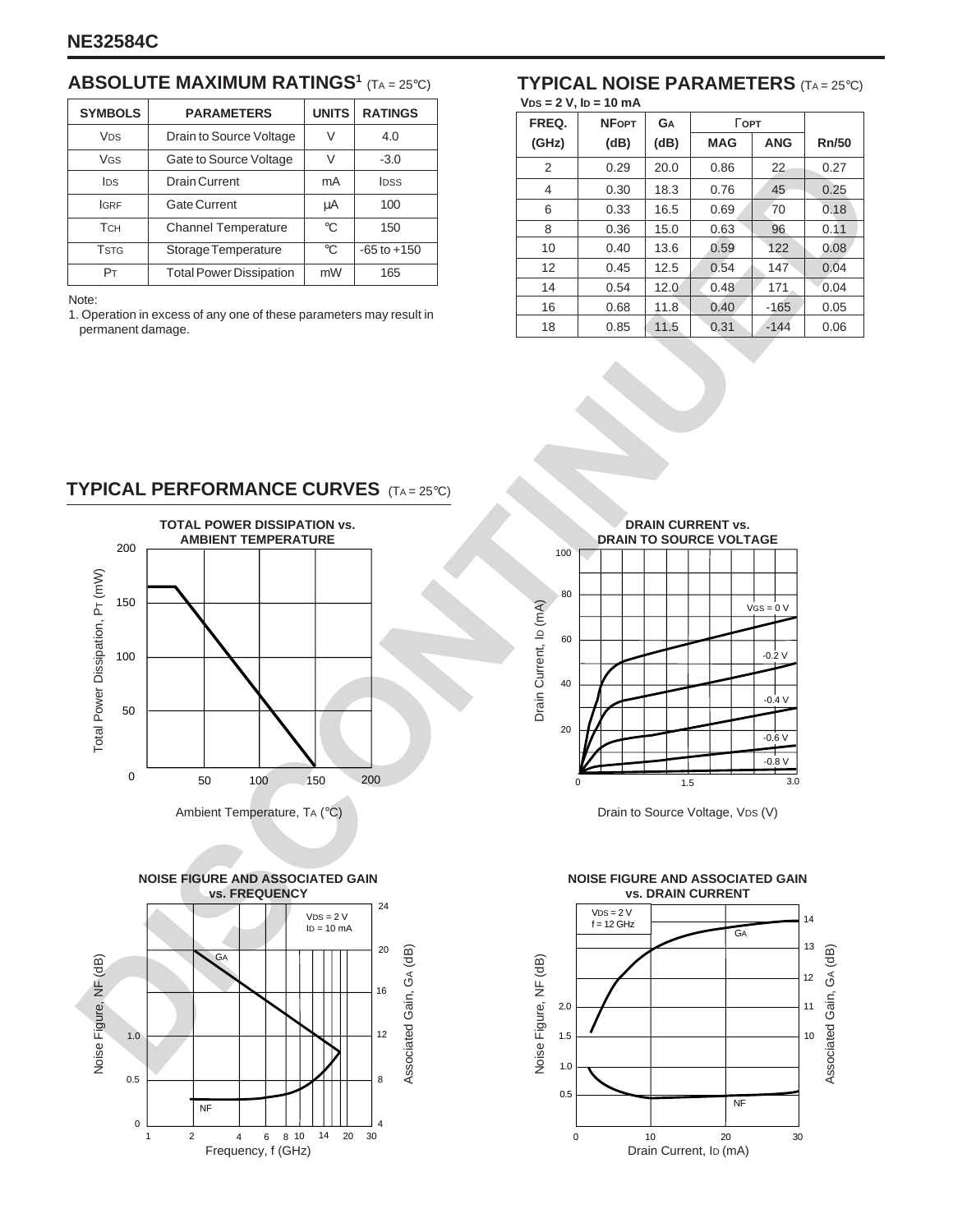# **TYPICAL COMMON SOURCE SCATTERING PARAMETERS** (TA = 25°C)



| j25<br>j10<br>10<br>0<br>$-j10$<br>$-j25$<br><b>NE32584C</b>                                                                                                                                                                                                                                                                                     | S <sub>22</sub><br>$\frac{I}{20}$ GHz<br>25 | $\bullet$ 50<br>100<br>$-$ j50 | j100<br>S <sub>11</sub><br>20 GHz<br>$\overline{\text{S22}}$<br>1 GHz<br>j100 | $S_{11}$<br>.1 GHz |            | $±180^\circ$<br><b>Coordinates in Ohms</b><br><b>Frequency in GHz</b><br>$(VDS = 2 V, IDs = 10 mA)$ | +120<br>$+150$<br>S21<br>$.1$ GHz<br>$-150^\circ$ | S <sub>12</sub><br>- 1 GHz<br>$\sum_{20}$ S <sub>21</sub><br>$\sum_{20}$ S <sub>12</sub><br>$-120$ | 3<br>$-90^{\circ}$ | $+30^\circ$<br>06<br>.1<br>$30^\circ$<br>$60^\circ$ | $0^{\circ}$ |
|--------------------------------------------------------------------------------------------------------------------------------------------------------------------------------------------------------------------------------------------------------------------------------------------------------------------------------------------------|---------------------------------------------|--------------------------------|-------------------------------------------------------------------------------|--------------------|------------|-----------------------------------------------------------------------------------------------------|---------------------------------------------------|----------------------------------------------------------------------------------------------------|--------------------|-----------------------------------------------------|-------------|
| $VDS = 2 V$ , $IDS = 10 mA$                                                                                                                                                                                                                                                                                                                      |                                             |                                |                                                                               |                    |            |                                                                                                     |                                                   |                                                                                                    |                    |                                                     |             |
| <b>FREQUENCY</b>                                                                                                                                                                                                                                                                                                                                 |                                             | S <sub>11</sub>                | S <sub>21</sub>                                                               |                    |            | S <sub>12</sub>                                                                                     |                                                   | S <sub>22</sub>                                                                                    | Κ                  | <b>MAG</b>                                          |             |
| (GHz)                                                                                                                                                                                                                                                                                                                                            | <b>MAG</b>                                  | <b>ANG</b>                     | <b>MAG</b>                                                                    | <b>ANG</b>         | <b>MAG</b> | <b>ANG</b>                                                                                          | <b>MAG</b>                                        | <b>ANG</b>                                                                                         |                    | (dB)                                                |             |
| 0.100                                                                                                                                                                                                                                                                                                                                            | 1.001                                       | $-1.75$                        | 5.202                                                                         | 178.07             | 0.001      | 83.90                                                                                               | 0.587                                             | $-1.59$                                                                                            | $-0.075$           | 37.162                                              |             |
| 0.200                                                                                                                                                                                                                                                                                                                                            | 1.001                                       | $-3.60$                        | 5.189                                                                         | 176.33             | 0.003      | 86.02                                                                                               | 0.585                                             | $-3.13$                                                                                            | $-0.025$           | 32.380                                              |             |
| 0.500                                                                                                                                                                                                                                                                                                                                            | 0.998                                       | $-8.95$                        | 5.178                                                                         | 170.78             | 0.008      | 83.30                                                                                               | 0.585                                             | $-7.50$                                                                                            | 0.047              | 28.111                                              |             |
| 1.000                                                                                                                                                                                                                                                                                                                                            | 0.989                                       | $-17.72$                       | 5.128                                                                         | 161.98             | 0.015      | 76.85                                                                                               | 0.581                                             | $-14.91$                                                                                           | 0.118              | 25.339                                              |             |
| 2.000                                                                                                                                                                                                                                                                                                                                            | 0.967                                       | $-34.63$                       | 5.013                                                                         | 145.12             | 0.030      | 64.62                                                                                               | 0.576                                             | $-28.90$                                                                                           | 0.188              | 22.230                                              |             |
| 3.000                                                                                                                                                                                                                                                                                                                                            | 0.943                                       | $-50.81$                       | 4.865                                                                         | 128.82             | 0.043      | 53.33                                                                                               | 0.567                                             | $-42.28$                                                                                           | 0.235              | 20.536                                              |             |
| 4.000                                                                                                                                                                                                                                                                                                                                            | 0.907                                       | $-66.71$                       | 4.703                                                                         | 112.71             | 0.054      | 42.06                                                                                               | 0.554                                             | $-55.03$                                                                                           | 0.312              | 19.400                                              |             |
| 5.000                                                                                                                                                                                                                                                                                                                                            | 0.857                                       | $-81.86$                       | 4.493                                                                         | 97.04              | 0.062      | 31.40                                                                                               | 0.531                                             | $-66.77$                                                                                           | 0.426              | 18.601                                              |             |
| 6.000                                                                                                                                                                                                                                                                                                                                            | 0.800                                       | $-96.39$                       | 4.297                                                                         | 82.71              | 0.069      | 21.97                                                                                               | 0.503                                             | $-77.55$                                                                                           | 0.541              | 17.943                                              |             |
| 7.000                                                                                                                                                                                                                                                                                                                                            | 0.755                                       | $-110.25$                      | 4.143                                                                         | 69.20              | 0.075      | 13.52                                                                                               | 0.483                                             | $-87.72$                                                                                           | 0.618              | 17.423                                              |             |
| 8.000                                                                                                                                                                                                                                                                                                                                            | 0.725                                       | $-124.55$                      | 4.068                                                                         | 55.99              | 0.081      | 5.09                                                                                                | 0.470                                             | $-97.81$                                                                                           | 0.646              | 17.009                                              |             |
| 9.000                                                                                                                                                                                                                                                                                                                                            | 0.683                                       | $-138.37$                      | 3.994                                                                         | 42.58              | 0.084      | $-3.80$                                                                                             | 0.453                                             | $-106.93$                                                                                          | 0.724              | 16.771                                              |             |
| 10.000                                                                                                                                                                                                                                                                                                                                           | 0.663                                       | $-154.60$                      | 4.017                                                                         | 28.11              | 0.089      | $-12.63$                                                                                            | 0.431                                             | $-116.85$                                                                                          | 0.734              | 16.545                                              |             |
| 11.500                                                                                                                                                                                                                                                                                                                                           | 0.585                                       | 178.24                         | 3.849                                                                         | 6.85               | 0.091      | $-26.79$                                                                                            | 0.359                                             | $-134.35$                                                                                          | 0.900              | 16.263                                              |             |
| 12.000                                                                                                                                                                                                                                                                                                                                           | 0.565                                       | 168.24                         | 3.790                                                                         | $-0.46$            | 0.090      | $-31.63$                                                                                            | 0.335                                             | $-140.87$                                                                                          | 0.960              | 16.244                                              |             |
| 13.000                                                                                                                                                                                                                                                                                                                                           | 0.551                                       | 148.32                         | 3.720                                                                         | $-13.97$           | 0.090      | $-41.14$                                                                                            | 0.300                                             | $-157.16$                                                                                          | 1.000              | 16.163                                              |             |
| 14.000                                                                                                                                                                                                                                                                                                                                           | 0.548                                       | 129.66                         | 3.669                                                                         | $-28.93$           | 0.089      | $-52.52$                                                                                            | 0.281                                             | $-173.11$                                                                                          | 1.029              | 15.113                                              |             |
| 15.000                                                                                                                                                                                                                                                                                                                                           | 0.560                                       | 112.17                         | 3.652                                                                         | $-44.37$           | 0.087      | $-64.18$                                                                                            | 0.276                                             | 171.08                                                                                             | 1.025              | 15.253                                              |             |
| 16.000                                                                                                                                                                                                                                                                                                                                           | 0.565                                       | 94.50                          | 3.557                                                                         | $-60.11$           | 0.085      | $-76.05$                                                                                            | 0.274                                             | 154.07                                                                                             | 1.052              | 14.824                                              |             |
| 17.000                                                                                                                                                                                                                                                                                                                                           | 0.565                                       | 76.97                          | 3.448                                                                         | $-74.93$           | 0.084      | $-89.05$                                                                                            | 0.259                                             | 135.78                                                                                             | 1.101              | 14.196                                              |             |
| 18.000                                                                                                                                                                                                                                                                                                                                           | 0.575                                       | 60.33                          | 3.357                                                                         | $-89.44$           | 0.082      | $-103.35$                                                                                           | 0.263                                             | 116.62                                                                                             | 1.120              | 14.012                                              |             |
| Note:<br>1. Gain Calculation:<br>MAG = $\frac{ S_2 }{ S_1 ^2}$ $(K \pm \sqrt{K^2 - 1})$ . When K ≤ 1, MAG is undefined and MSG values are used. MSG = $\frac{ S_2 }{ S_1 ^2}$ , K = $\frac{1 +  \Delta ^2 -  S_1  ^2 -  S_2  ^2}{2  S_1 ^2  S_2 ^2}$ , $\Delta$ = S11 S22 - S21 S12<br>MAG = Maximum Available Gain<br>MSG = Maximum Stable Gain |                                             |                                |                                                                               |                    |            |                                                                                                     |                                                   |                                                                                                    |                    |                                                     |             |

Note:

|  | MAG = $\frac{ S_2 }{ S_2 }$ (K $\pm \sqrt{K^2-1}$ ). When K $\le 1$ , MAG is undefined and MSG values are used. MSG = $\frac{ S_2 }{ S_2 }$ , K = $\frac{1+ \Delta ^2- S_1  ^2- S_2 ^2}{ S_2 }$ , $\Delta$ = S <sub>11</sub> S <sub>22</sub> - S <sub>21</sub> S <sub>12</sub> |  |  |
|--|--------------------------------------------------------------------------------------------------------------------------------------------------------------------------------------------------------------------------------------------------------------------------------|--|--|
|  |                                                                                                                                                                                                                                                                                |  |  |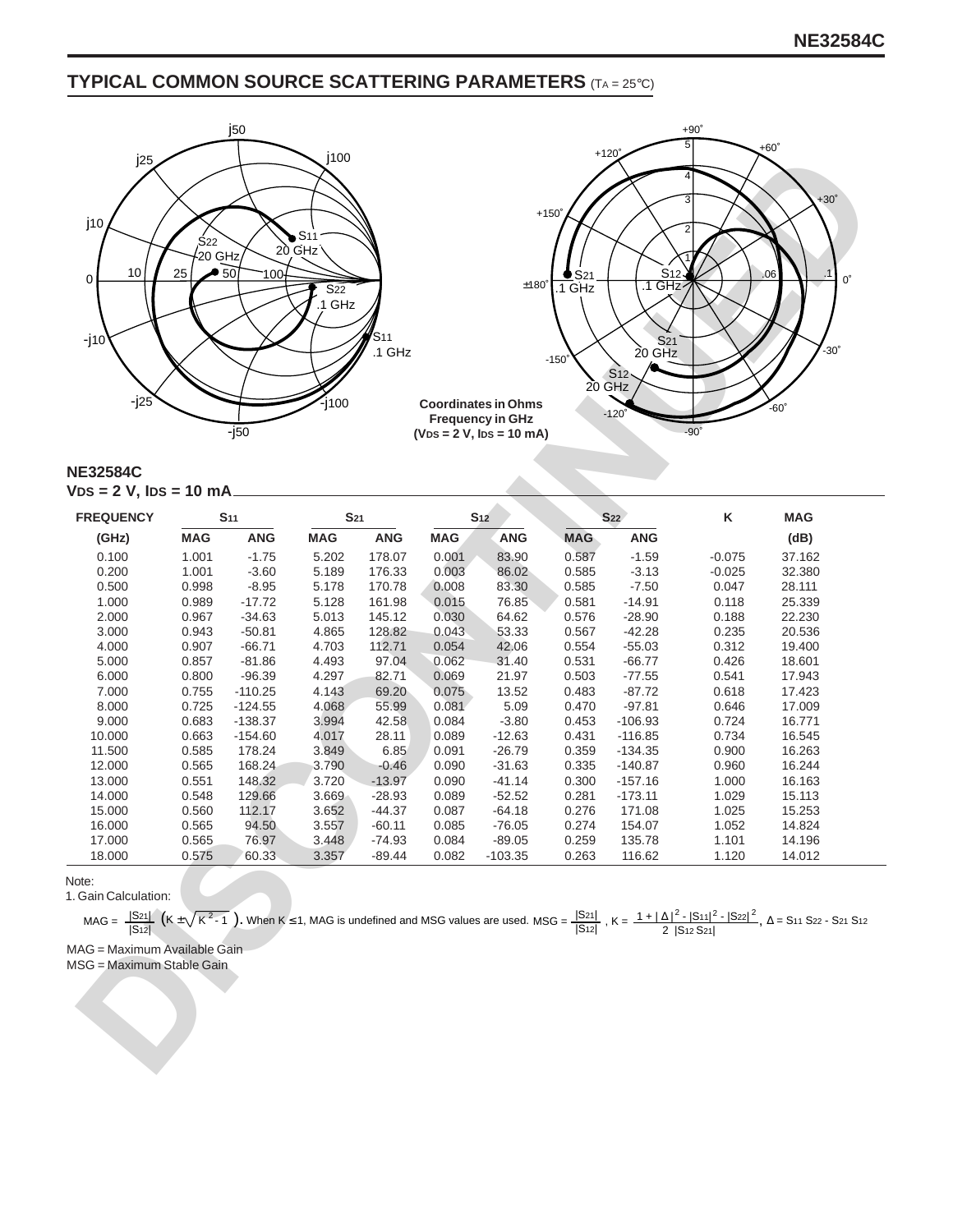#### **TYPICAL COMMON SOURCE SCATTERING PARAMETERS** (TA = 25°C)



**NE32584C**

|  |  |  |  |  |  |  |  | Vɒs = 2 V, Iɒs = 20 mA |
|--|--|--|--|--|--|--|--|------------------------|
|--|--|--|--|--|--|--|--|------------------------|

| j25<br>j10<br>10<br>0<br>$ j10$<br>$-j25$<br><b>NE32584C</b><br>VDS = 2 V, IDS = 20 mA     | 25         | 50<br>$100-$<br>S <sub>22</sub><br>20 GHZ<br>$-$ j50 | j100<br>S1<br>20 GHz<br>S <sub>22</sub><br>1 GHz<br>$-1100$ | S <sub>11</sub><br>.1 GHz | <b>Coordinates in Ohms</b><br><b>Frequency in GHz</b><br>$(VDS = 2 V, IDs = 20 mA)$ | $+150$<br>$±180^\circ$<br>$-150^\circ$ | +120)<br>S <sub>21</sub><br>GHz<br>.1<br>$-120$ | 8<br>6<br>S <sub>12</sub><br>.1 GHz<br>S <sub>21</sub><br>20 GHz<br>S <sub>12</sub><br>20 GHz<br>$-90^\circ$ | .06<br>60° | $+30^\circ$<br>$30^\circ$                                                                                                                                                                                                         |
|--------------------------------------------------------------------------------------------|------------|------------------------------------------------------|-------------------------------------------------------------|---------------------------|-------------------------------------------------------------------------------------|----------------------------------------|-------------------------------------------------|--------------------------------------------------------------------------------------------------------------|------------|-----------------------------------------------------------------------------------------------------------------------------------------------------------------------------------------------------------------------------------|
| <b>FREQUENCY</b>                                                                           |            | S <sub>11</sub>                                      | S <sub>21</sub>                                             |                           | S <sub>12</sub>                                                                     |                                        |                                                 | S <sub>22</sub>                                                                                              | $\sf K$    | <b>MAG</b>                                                                                                                                                                                                                        |
| (GHz)                                                                                      | <b>MAG</b> | <b>ANG</b>                                           | <b>MAG</b>                                                  | <b>ANG</b>                | <b>MAG</b>                                                                          | <b>ANG</b>                             | <b>MAG</b>                                      | <b>ANG</b>                                                                                                   |            | (dB)                                                                                                                                                                                                                              |
| 0.100                                                                                      | 1.001      | $-1.81$                                              | 6.552                                                       | 178.03                    | 0.001                                                                               | 84.76                                  | 0.509                                           | $-1.76$                                                                                                      | $-0.078$   | 38.164                                                                                                                                                                                                                            |
| 0.200                                                                                      | 1.000      | $-3.77$                                              | 6.531                                                       | 176.09                    | 0.003                                                                               | 86.79                                  | 0.507                                           | $-3.19$                                                                                                      | 0.011      | 33.379                                                                                                                                                                                                                            |
| 0.500                                                                                      | 0.997      | $-9.43$                                              | 6.511                                                       | 170.33                    | 0.007                                                                               | 83.69                                  | 0.506                                           | $-7.53$                                                                                                      | 0.063      | 29.685                                                                                                                                                                                                                            |
| 1.000                                                                                      | 0.987      | $-18.65$                                             | 6.432                                                       | 161.14                    | 0.014                                                                               | 77.38                                  | 0.502                                           | $-14.91$                                                                                                     | 0.134      | 26.622                                                                                                                                                                                                                            |
| 2.000                                                                                      | 0.958      | $-36.35$                                             | 6.243                                                       | 143.49                    | 0.027                                                                               | 65.71                                  | 0.496                                           | $-28.84$                                                                                                     | 0.232      | 23.640                                                                                                                                                                                                                            |
| 3.000                                                                                      | 0.925      | $-53.13$                                             | 5.999                                                       | 126.61                    | 0.038                                                                               | 55.04                                  | 0.487                                           | $-41.96$                                                                                                     | 0.303      | 21.983                                                                                                                                                                                                                            |
| 4.000                                                                                      | 0.879      | $-69.42$                                             | 5.734                                                       |                           | 0.048                                                                               | 44.64                                  | 0.474                                           |                                                                                                              | 0.397      |                                                                                                                                                                                                                                   |
|                                                                                            |            |                                                      |                                                             | 110.09                    |                                                                                     |                                        |                                                 | -54.20                                                                                                       |            | 20.772                                                                                                                                                                                                                            |
| 5.000                                                                                      | 0.821      | $-84.79$                                             | 5.417                                                       | 94.24                     | 0.056                                                                               | 34.90                                  | 0.454                                           | $-65.25$                                                                                                     | 0.519      | 19.856                                                                                                                                                                                                                            |
| 6.000                                                                                      | 0.757      | $-99.35$                                             | 5.121                                                       | 79.85                     | 0.062                                                                               | 26.33                                  | 0.430                                           | $-75.31$                                                                                                     | 0.646      | 19.170                                                                                                                                                                                                                            |
| 7.000                                                                                      | 0.708      | $-113.22$                                            | 4.892                                                       | 66.26                     | 0.068                                                                               | 18.60                                  | 0.413                                           | $-84.85$                                                                                                     | 0.723      | 18.570                                                                                                                                                                                                                            |
| 8.000                                                                                      | 0.674      | $-127.54$                                            | 4.754                                                       | 53.02                     | 0.074                                                                               | 10.86                                  | 0.401                                           | $-94.21$                                                                                                     | 0.754      | 18.078                                                                                                                                                                                                                            |
| 9.000                                                                                      | 0.628      | $-141.15$                                            | 4.617                                                       | 39.77                     | 0.078                                                                               | 2.80                                   | 0.389                                           | $-102.27$                                                                                                    | 0.826      | 17.723                                                                                                                                                                                                                            |
| 10.000                                                                                     | 0.605      | $-157.21$                                            | 4.599                                                       | 25.65                     | 0.083                                                                               | $-5.30$                                | 0.370                                           | $-111.19$                                                                                                    | 0.836      | 17.436                                                                                                                                                                                                                            |
| 11.000                                                                                     | 0.549      | $-174.62$                                            | 4.503                                                       | 11.83                     | 0.086                                                                               | $-14.51$                               | 0.330                                           | $-121.08$                                                                                                    | 0.927      | 17.190                                                                                                                                                                                                                            |
| 12.000                                                                                     | 0.513      | 165.35                                               | 4.291                                                       | $-2.24$                   | 0.087                                                                               | $-23.36$                               | 0.283                                           | $-133.16$                                                                                                    | 1.017      | 16.128                                                                                                                                                                                                                            |
| 13.000                                                                                     | 0.504      | 145.18                                               | 4.193                                                       | $-15.42$                  | 0.087                                                                               | $-32.46$                               | 0.248                                           | $-149.27$                                                                                                    | 1.052      | 15.439                                                                                                                                                                                                                            |
| 14.000                                                                                     | 0.504      | 126.44                                               | 4.123                                                       | $-29.96$                  | 0.088                                                                               | $-43.35$                               | 0.229                                           | $-165.01$                                                                                                    | 1.061      | 15.202                                                                                                                                                                                                                            |
| 15.000                                                                                     | 0.517      | 109.11                                               | 4.106                                                       | $-45.03$                  | 0.087                                                                               | $-54.72$                               | 0.225                                           | 179.28                                                                                                       | 1.050      | 15.376                                                                                                                                                                                                                            |
| 16.000                                                                                     | 0.527      | 91.65                                                | 4.001                                                       | $-60.55$                  | 0.086                                                                               | $-66.36$                               | 0.224                                           | 161.59                                                                                                       | 1.058      | 15.203                                                                                                                                                                                                                            |
| 17.000                                                                                     | 0.530      | 74.05                                                | 3.888                                                       | $-75.22$                  | 0.085                                                                               | $-79.11$                               | 0.208                                           | 142.58                                                                                                       | 1.098      | 14.697                                                                                                                                                                                                                            |
| 18.000                                                                                     | 0.543      | 57.36                                                | 3.785                                                       | $-89.66$                  | 0.083                                                                               | $-93.10$                               | 0.212                                           | 121.91                                                                                                       | 1.114      | 14.536                                                                                                                                                                                                                            |
| Note:<br>1. Gain Calculation:<br>MAG = Maximum Available Gain<br>MSG = Maximum Stable Gain |            |                                                      |                                                             |                           |                                                                                     |                                        |                                                 |                                                                                                              |            | MAG = $\frac{ S21 }{ S12 }$ (K $\pm\sqrt{K^2-1}$ ). When K $\leq$ 1, MAG is undefined and MSG values are used. MSG = $\frac{ S21 }{ S12 }$ , K = $\frac{1+ \Delta ^2- S11 ^2- S22 ^2}{2 S12 S21 }$ , $\Delta$ = S11 S22 - S21 S12 |

Note: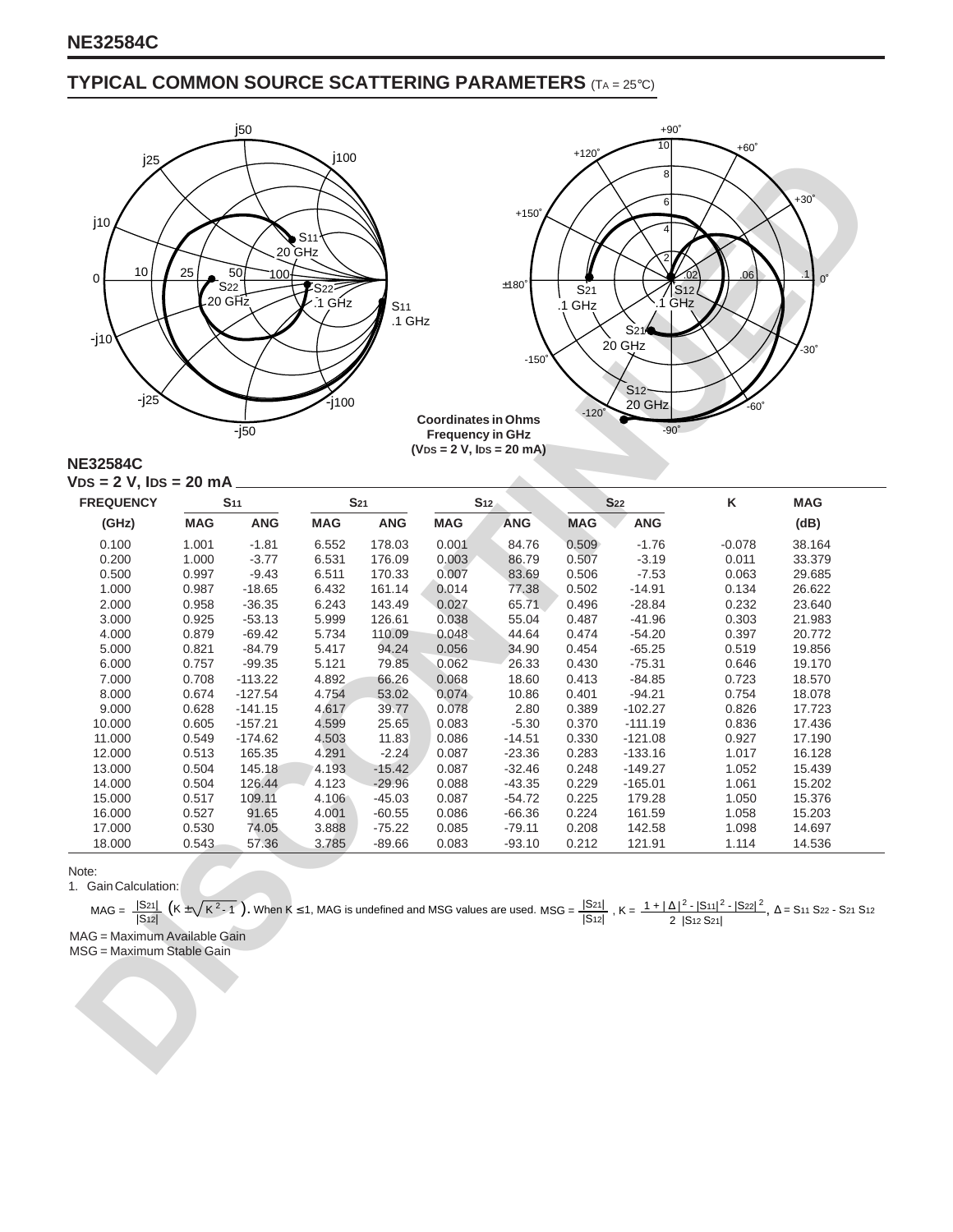## **NE32584C NONLINEAR MODEL**

### **SCHEMATIC**



#### **FET NONLINEAR MODEL PARAMETERS (1)**

| <b>Parameters</b>  | Q1             | <b>Parameters</b> | Q <sub>1</sub> |
|--------------------|----------------|-------------------|----------------|
| <b>VTO</b>         | $-0.6723$      | <b>RG</b>         | 3              |
| <b>VTOSC</b>       | 0              | <b>RD</b>         | $\overline{2}$ |
| <b>ALPHA</b>       | 4              | <b>RS</b>         | $\overline{2}$ |
| <b>BETA</b>        | 0.115          | <b>RGMET</b>      | 0              |
| <b>GAMMA</b>       | 0.08           | <b>KF</b>         | $\Omega$       |
| <b>GAMMADC</b>     | 0.07           | AF                | $\mathbf{1}$   |
| Q                  | 2              | <b>TNOM</b>       | 27             |
| <b>DELTA</b>       | 0.5            | <b>XTI</b>        | 3              |
| <b>VBI</b>         | 0.715          | <b>EG</b>         | 1.43           |
| IS                 | $3e-13$        | <b>VTOTC</b>      | 0              |
| N                  | 1.22           | <b>BETATCE</b>    | $\Omega$       |
| <b>RIS</b>         | $\Omega$       | <b>FFE</b>        | 1              |
| <b>RID</b>         | $\overline{0}$ |                   |                |
| <b>TAU</b>         | 5e-12          |                   |                |
| <b>CDS</b>         | $0.13e-12$     |                   |                |
| <b>RDB</b>         | 1000           |                   |                |
| <b>CBS</b>         | $1e-9$         |                   |                |
| <b>CGSO</b>        | $0.3e-12$      |                   |                |
| CGDO               | $0.02e-12$     |                   |                |
| DELTA <sub>1</sub> | 0.3            |                   |                |
| DELTA <sub>2</sub> | 0.1            |                   |                |
| <b>FC</b>          | 0.5            |                   |                |
| <b>VBR</b>         | Infinity       |                   |                |

**UNITS**

| <b>Parameter</b> | <b>Units</b> |
|------------------|--------------|
| time             | seconds      |
| capacitance      | farads       |
| inductance       | henries      |
| resistance       | ohms         |
| voltage          | volts        |
| current          | amps         |

MODEL RANGE

Frequency: 0.1 to 18 GHz Bias:  $VDS = 1 V to 3 V, ID = 5 mA to 30 mA$ <br>Date:  $3/24/97$ 3/24/97

(1) Series IV Libra TOM Model